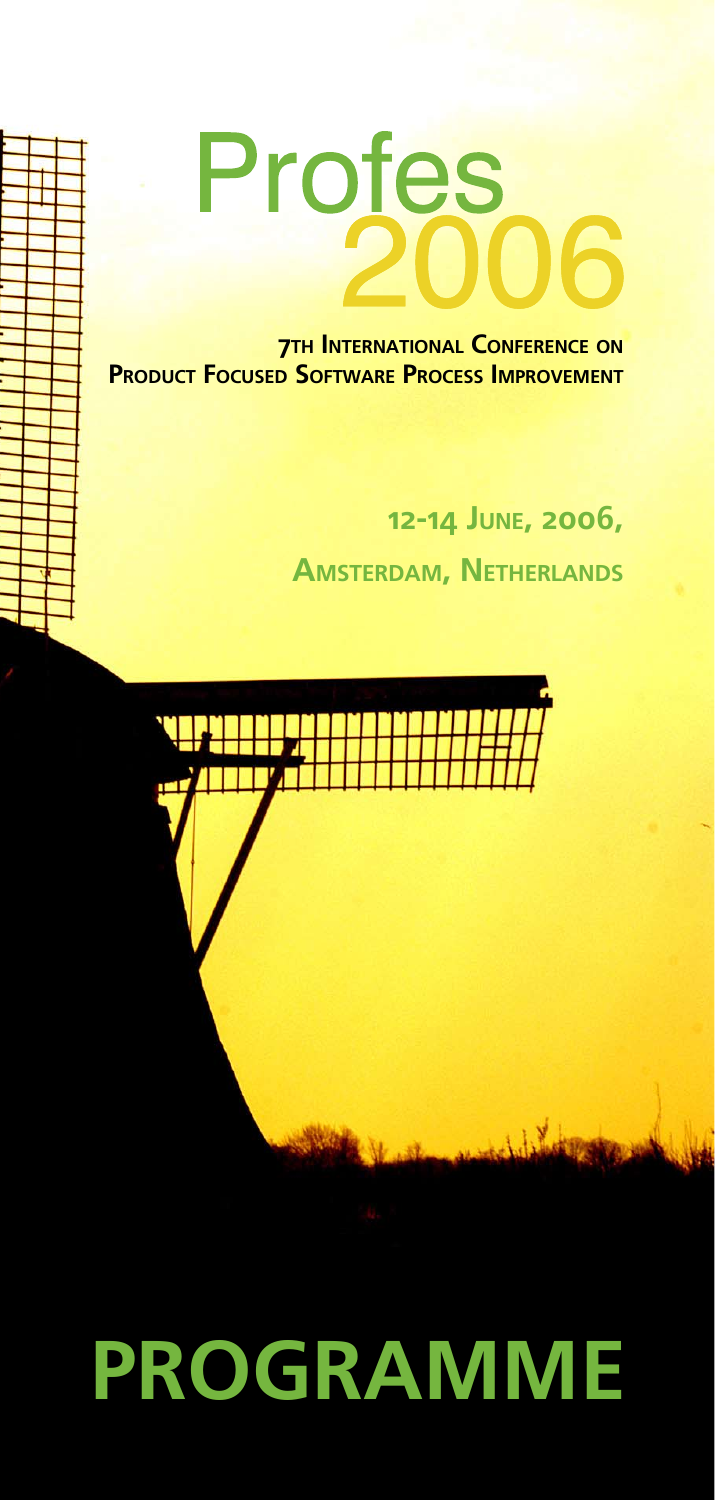

Amsterdam is often referred to as one of the most colorful cities in the world. And rightly so! Where else do you find so many places of interest, famous museums, cozy pubs and fun shops and (flower) markets? Let the pre-conference tour show you a great many of the surprising things Amsterdam has in store for you. The best way to explore the city is on foot. Distances are very short and walking gives you the chance to really feel it's heart. During the pre-conference tour we will let you experience Amsterdam in the way it is. We will walk through the city center, visit a few interesting places and join a short boat trip. An agile but complete day tour for conference visitors only.

#### The day (10:00-18:00) consists of:

- touristic walks through Amsterdam historic city centre
- lunch in a famous and international reknown bar/restaurant
- boat tour through Amsterdam city canals
- visit to the Anne Frank House/Museum

- visit to historic hidden (at those times illegal) catholic church

- guided tour around the Amsterdam red light district

The Anne Frank House is situated in the center Amsterdam: the hiding place where Anne Frank wrote her famous diary during World War II. Anne Frank was a normal girl in exceptional circumstances. For more than two years her diary described the events in her daily life. The Anne Frank Foundation was founded in 1957 to save the Anne Frank House from being demolished. In 1960 the house was opened as museum and since then it has been visited by millions of people from all over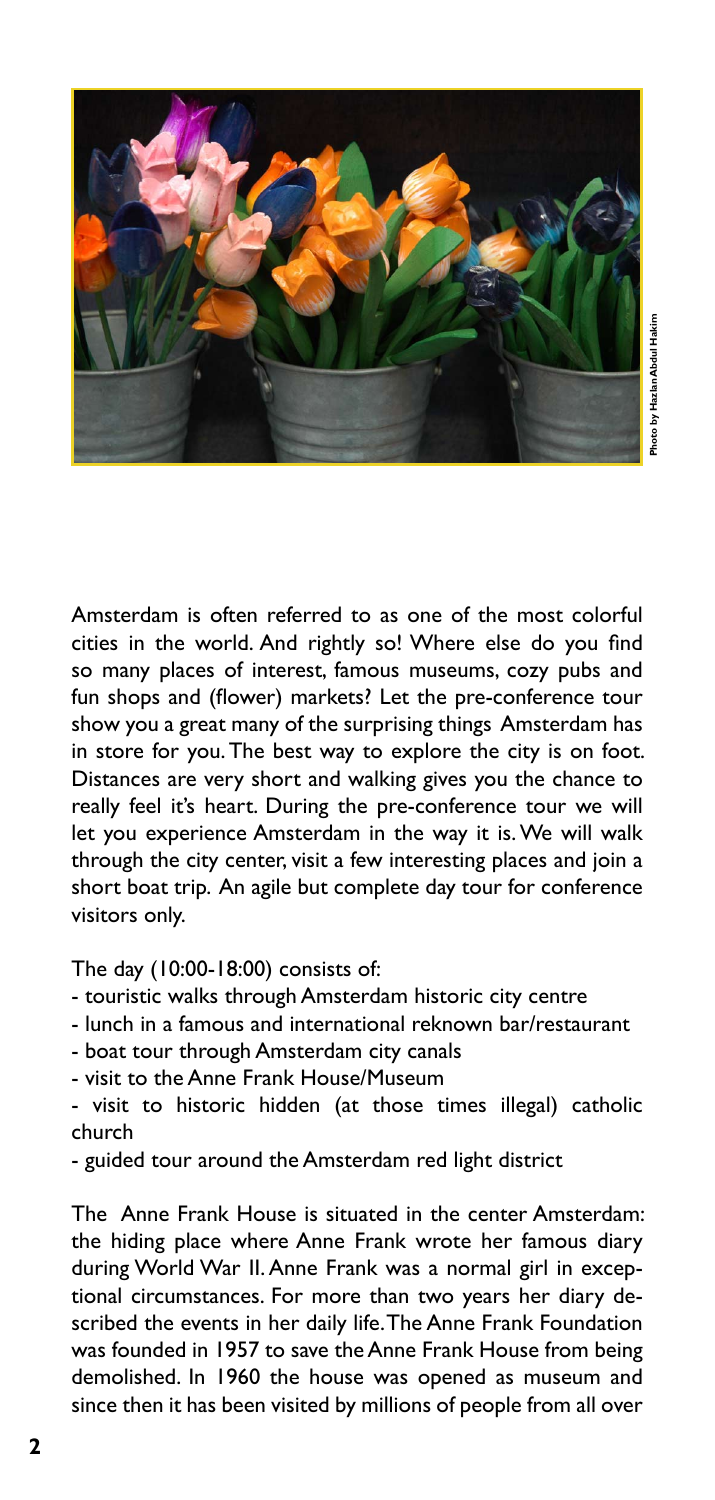the world. The Anne Frank House has two parts. In 'het Achterhuis' the rear part of the house, Anne and her family remained in hiding. In the front part of the house there was a company belonging to Otto Frank, Anne's father. In the original Anne Frank House the visitor is informed about what happened during the period of hiding. The front part of the house has being returned to the style and atmosphere it had during the period of hiding. Due to conservation the rear part of the house has remained entirely in its original condition. Anne Frank's story is told using quotes from her diary and per room the function and atmosphere as described in the diary are reconstructed. To reinforce the story, original objects, documents and photos from the time can be seen.

Every tourist has heard about this district before he or she even arrives in Amsterdam. This city's Red Light District is world famous. The area around Oude Kerk certainly lives up to its name: red lights burn in abundance. But did you know that this district has more to offer? There are other reasons to visit this district. Some of Amsterdam's most beautiful buildings can be admired here. It is also a great place for unusual shops and interesting pubs and restaurants. Even though the hustle and bustle in this district detracts from the prostitution, you will be confronted with it. However, a visit to Amsterdam needs to include a guided tour around this area. After all, it is one of the USP's of the city.

Price of the PROFES pre-conference tour: 70 Euro's, including lunch, excluding drinks and tips. The day starts at 10:00 and ends around 18:00. If there is enough interest it is possible to end the tour with a joint dinner (own expenses). This will be planned at the start of the tour itself.

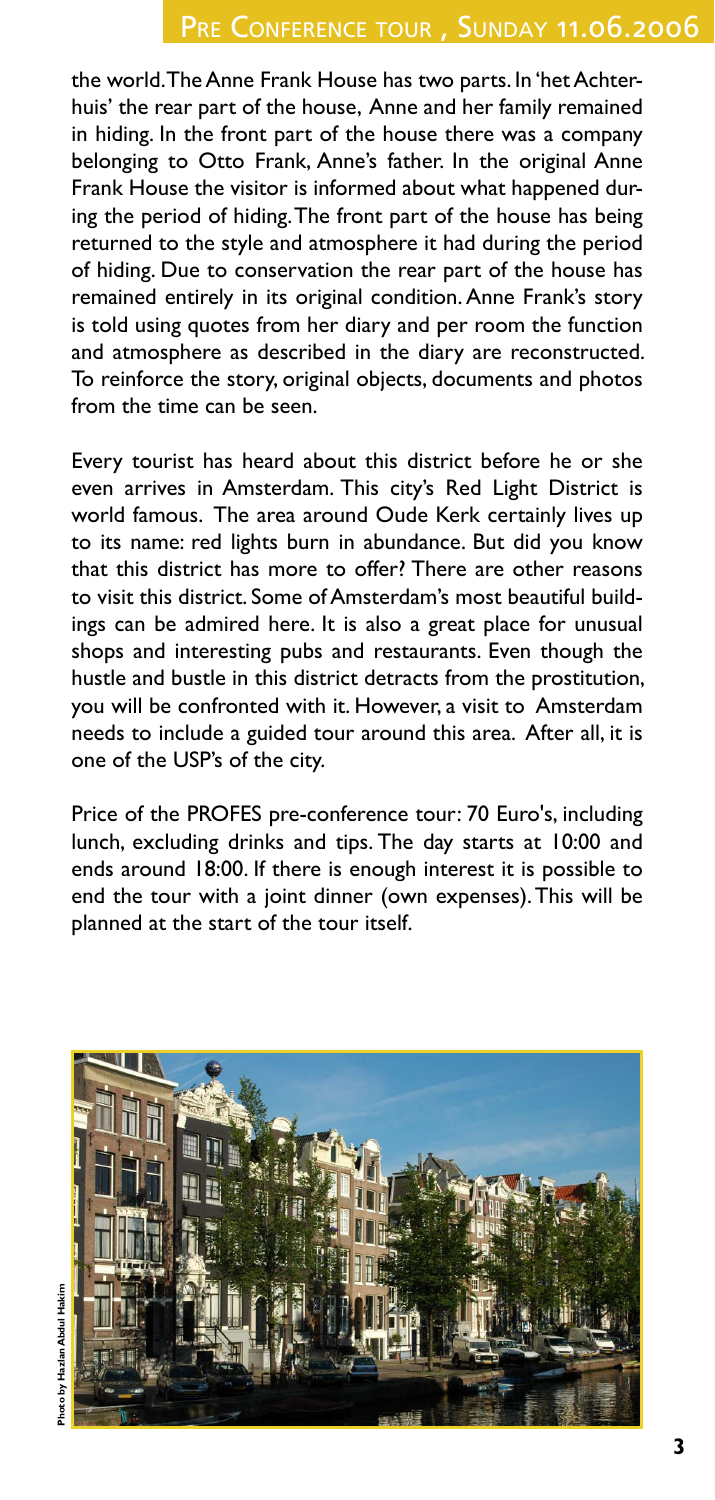|       | Track I                                                                                                                                                                                                          |
|-------|------------------------------------------------------------------------------------------------------------------------------------------------------------------------------------------------------------------|
| 8:30  | <b>Coffee &amp; Registration</b>                                                                                                                                                                                 |
| 9:30  | Opening<br>Welcome, Rini van Solingen, General Chair<br>Program, Matias Vierimaa, Program Co-chair<br>Arrangements, Mark van den Brand, Organizing<br>Chair                                                      |
| 10:00 | Keynote: Michiel van Genuchten,<br>Processes and the software business                                                                                                                                           |
| 11.00 | Coffee                                                                                                                                                                                                           |
|       | <b>Session:</b>                                                                                                                                                                                                  |
|       | <b>Decision Support</b>                                                                                                                                                                                          |
| 11:30 | Defining the Process for Making Software System<br><b>Modernization Decisions.</b><br>Jarmo J. Ahonen, Henna Sivula, Jussi Koskinen, Heikki<br>Lintinen, Tero Tilus, Irja Kankaanpää, and Päivi Juuti-<br>lainen |
|       | Introducing Tool Support for Retrospective Analy-<br>sis of Release Planning Decisions,<br>Lena Karlsson, Björn Regnell                                                                                          |
|       | A qualitative evaluation method for business<br>process tools,<br>Erika M. Nieto-Ariza, Guillermo Rodríguez-Ortiz, and<br>Javier Ortiz-Hernández                                                                 |
| 13:00 | Lunch                                                                                                                                                                                                            |
|       | <b>Session:</b>                                                                                                                                                                                                  |
|       | <b>Measurement</b>                                                                                                                                                                                               |
| 14:00 | Assessing Software Product Maintainability Based<br>on Class-Level Structural Measures,<br>Hans Christian Benestad, Bente Anda, and Erik<br>Arisholm                                                             |
|       | Integrating Reuse Measurement Practices into the<br><b>ERP Requirements Engineering Process,</b><br>Maya Daneva                                                                                                  |
|       | Process Definition and Project Tracking in Model<br>Driven Engineering,<br>Ivan Porres, Maria C. Valiente                                                                                                        |
| 15:30 | Coffee                                                                                                                                                                                                           |
| 16:00 | Keynote: Jan Jaap Cannegieter,<br>Controlling the chaos of the CMMI Continuous<br>Representation                                                                                                                 |
| 17:00 | End                                                                                                                                                                                                              |
| 19:00 | <b>Dinner</b>                                                                                                                                                                                                    |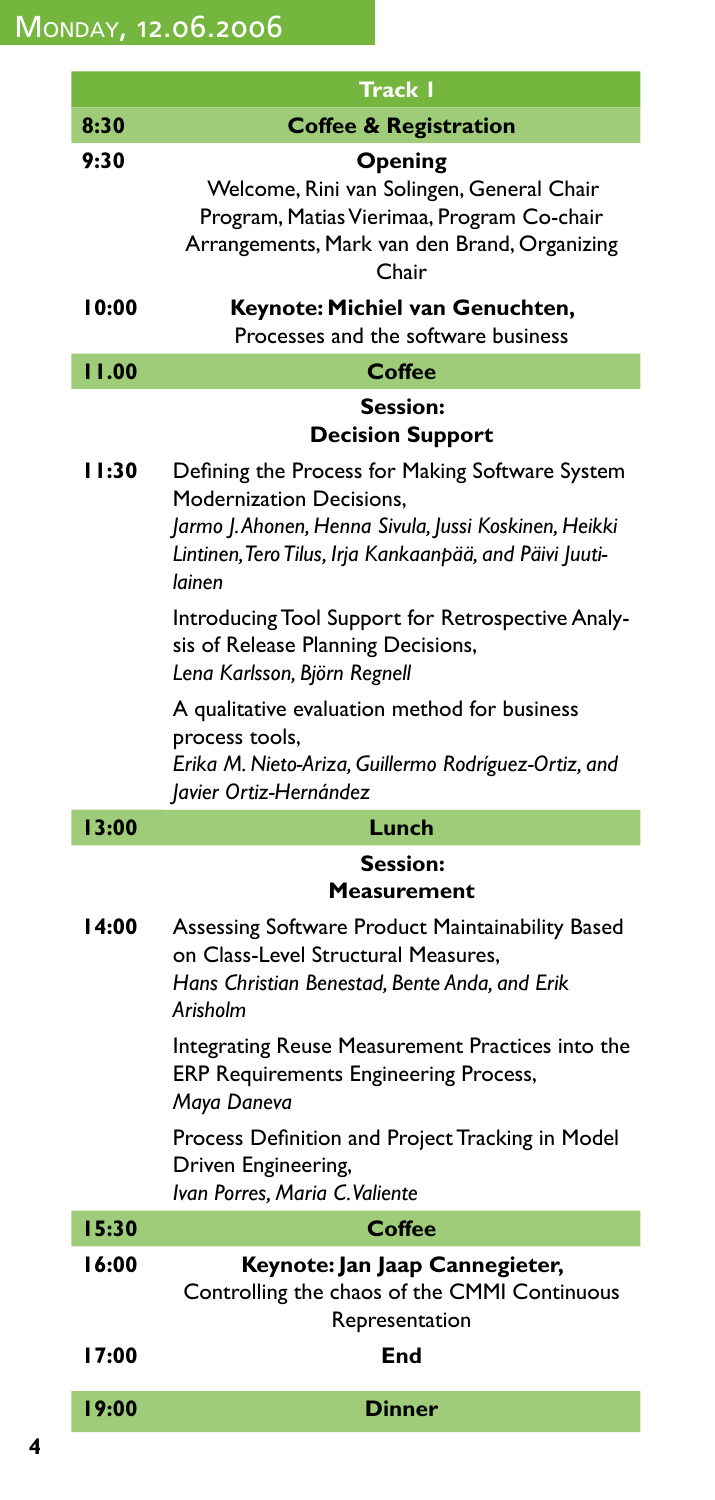|        | <b>Track 2</b>                                                                                                                                                       |
|--------|----------------------------------------------------------------------------------------------------------------------------------------------------------------------|
| 8:30   | <b>Coffee &amp; Registration</b>                                                                                                                                     |
| 9:30   | Opening<br>Welcome, Rini van Solingen, General Chair<br>Program, Matias Vierimaa, Program Co-chair<br>Arrangements, Mark van den Brand, Organizing<br>Chair          |
| 10:00  | Keynote: Michiel van Genuchten,<br>Processes and the software business                                                                                               |
| 10.00  | <b>Coffee</b>                                                                                                                                                        |
|        | <b>Session:</b><br><b>Embedded Software &amp; System</b><br><b>Development</b>                                                                                       |
| l I:30 | An effective source code review process for<br>embedded software,<br>Masayuki Hirayama                                                                               |
|        | Troubleshooting Large-Scale NPD Embedded<br>Software Projects,<br>Petri Kettunen                                                                                     |
|        | Software Process Improvement with Agile Prac-<br>tices in a Large Telecom Company,<br>Jussi Auvinen, Rasmus Back, Jeanette Heidenberg,                               |
|        | Pija Hirkman and Luka Milovanov                                                                                                                                      |
| 13:00  | Lunch                                                                                                                                                                |
|        | <b>Session:</b><br><b>Industrial Experiences I</b>                                                                                                                   |
| 14:00  | Difficulties in Establishing a Defect Management<br>Process: A Case Study Marko Jäntti, Tanja Toroi, and<br>Anne Eerola                                              |
|        | A Case Study on the Success of Introducing<br>General Non-Constructive Activities for Project<br>Management and Planning Improvement<br>Topi Haapio, Jarmo J. Ahonen |
|        | The concerns of prototypers and their mitigating<br>practices: an industrial case-study, Steve Counsell,<br>Keith Phalp, Emilia Mendes and Stella Geddes             |
| 15:30  | <b>Coffee</b>                                                                                                                                                        |
| 16:00  | Keynote: Jan Jaap Cannegieter,<br>Controlling the Chaos of the CMMI Continuous<br>Representation                                                                     |
| 17:00  | End                                                                                                                                                                  |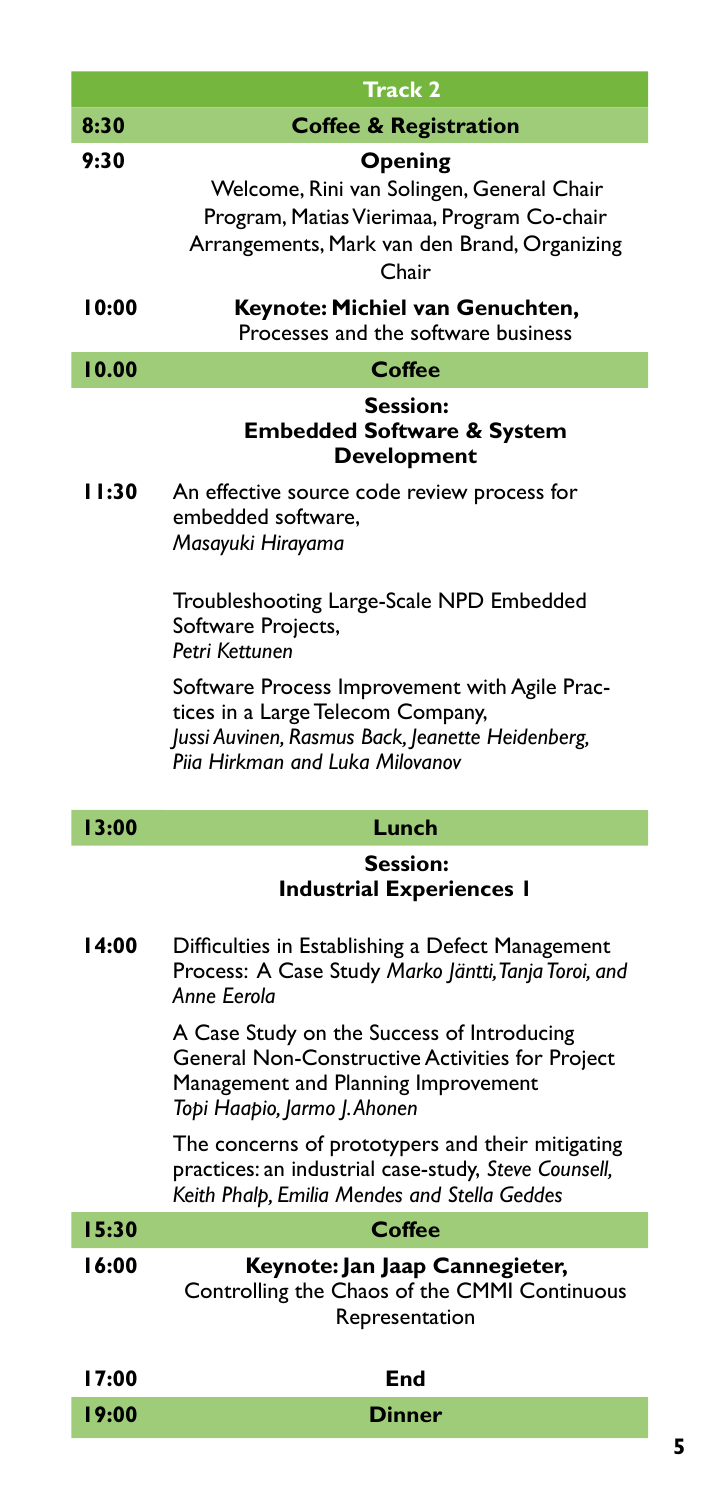#### *Keynote 1: 10:00-11:00*

#### **Processes and the software business**

#### **MICHIEL VAN GENUCHTEN, GENERAL MANAGER PHILIPS HDSOFTWARE**

#### **Abstract:**

The amount of software in many electronic products is growing rapidly. Two examples: the amount of software in a mobile phone is expected to increase from 2 million today to 20 million in 2010. The amount of software in a car in 2010 is expected to be 100 million of source code (Charrette, 2005). Many companies see their business change from a hardware business to a software business. The impact on companies goes far beyond development and developmente processes. Adoption of proper software sales and legal processes is as important. The presentation is based on research into the software business and 10 years of experience in managing software companies.

#### *Biography:*

*Michiel van Genuchten is general manager of Philips HDSoftware for four days a week and professor at Eindhoven University of Technology for one day a week. He has worked in industry since 1987, among others at Philips Electronics and GroupSupport, a software company he founded. His focus of attention is software as a technology and software as a business. Results of his research work have been published in journals such as IEEE Software, Journal of MIS, IEEE Transactions on Software Engineering and IEEE Transactions on Professional Communications.*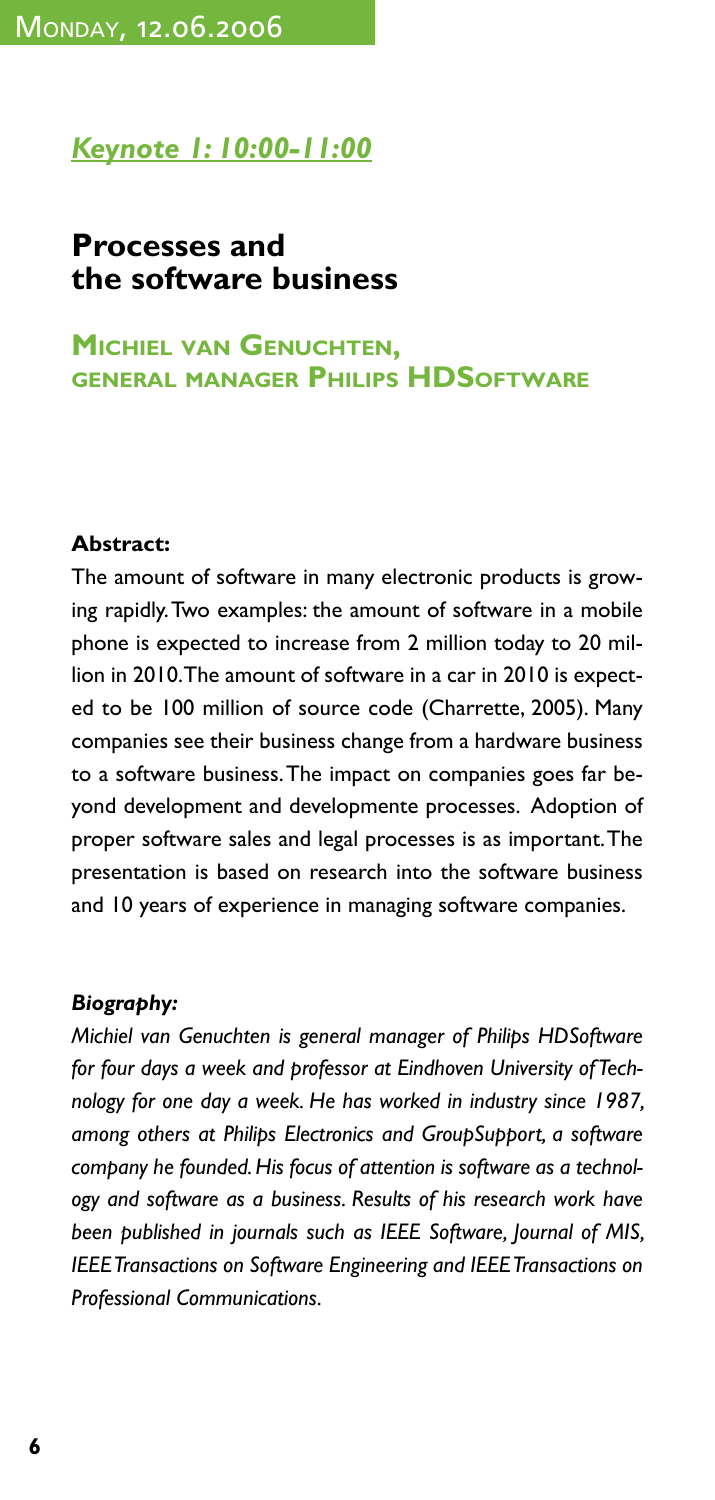#### *Keynote 2: 16:00-17:00*

#### **Controlling the chaos of the CMMI Continuous Representation**

### **JAN JAAP CANNEGIETER, DIRECTOR OF SYSQA**

#### **Abstract:**

In 2000 the Software Engineering Institute introduced the continuous representation of the CMMI. In the following years many organizations based their process improvement effort on this representation. Despite the advantages of this model several of these organizations found it hard to make a choice which process area's to implement first. To help organizations make these decisions, three improvement paths are recognised: Project, Process and Product. This so-called PPP-concept of continuous and the improvement paths will be addressed in this keynote presentation.

#### *Biography:*

*Jan Jaap Cannegieter is a leading CMMI and SPI expert in the Netherlands. He has 14 years of experience in ICT, starting with software testing and quality assurance in ICT-projects. The last few years he lead several CMMI and SPI projects. Currently he is CMMI consultant at Central Bookhouse and Swisse Live. Beside his assignments Jan Jaap is director of SYSQA, a company specialized in software testing, quality assurance and software process improvement. Jan Jaap is author of several articles and three books in the Netherlands: Quality Assurance in ICT-projects, Software Process Improvement and the recent: "The small CMMI". These books are the only books about CMMI an SPI in Dutch.*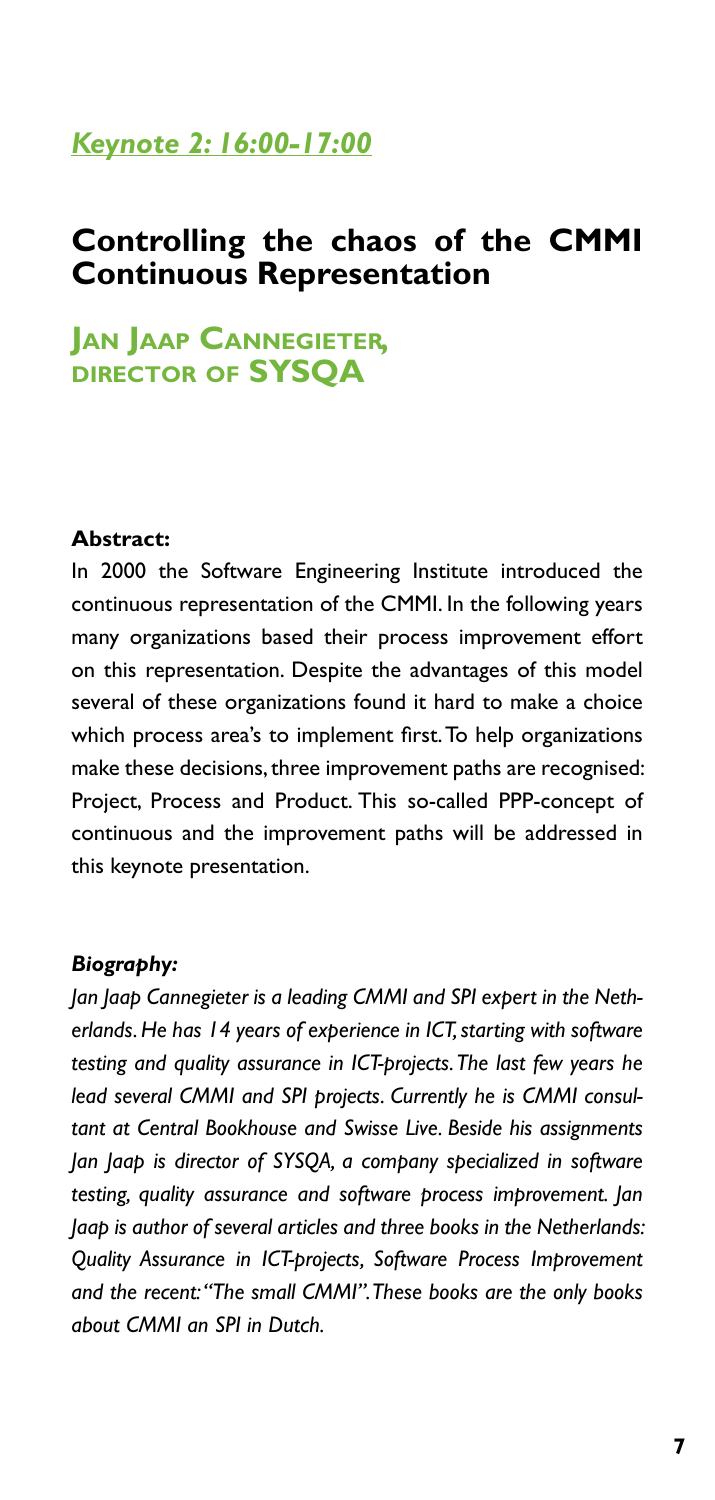|       | <b>Track I</b>                                                                                                                                                                                                                                                                                                                                                                                                                                                                                                                                                                                                                                                                   |
|-------|----------------------------------------------------------------------------------------------------------------------------------------------------------------------------------------------------------------------------------------------------------------------------------------------------------------------------------------------------------------------------------------------------------------------------------------------------------------------------------------------------------------------------------------------------------------------------------------------------------------------------------------------------------------------------------|
| 9:30  | Keynote: Barbara Kitchenham,                                                                                                                                                                                                                                                                                                                                                                                                                                                                                                                                                                                                                                                     |
|       | Evidence-based Software Engineering and                                                                                                                                                                                                                                                                                                                                                                                                                                                                                                                                                                                                                                          |
|       | Systematic Literature Reviews                                                                                                                                                                                                                                                                                                                                                                                                                                                                                                                                                                                                                                                    |
| 10:30 | Coffee                                                                                                                                                                                                                                                                                                                                                                                                                                                                                                                                                                                                                                                                           |
|       | <b>Session: Process Improvement</b>                                                                                                                                                                                                                                                                                                                                                                                                                                                                                                                                                                                                                                              |
| 11:00 | Implementing Software Process Improvement<br>Initiatives: An Empirical Study, Mahmood Niazi,<br>David Wilson and Didar Zowghi<br>Using Linear Regression Models to Analyse the<br>Effect of Software Process Improvement, Joost<br>Schalken, Sjaak Brinkkemper, and Hans van Vliet<br>Taba Workstation: Supporting Software Process<br>Deployment based on CMMI and MR-MPS,<br>Mariano Montoni, Ana Regina Rocha, Gleison Santos,<br>Sávio Figueiredo, Ahilton Barreto, Andréa Soares,<br>Cristina Cerdeiral, and Peter Lupo<br>Analysis of an Artifact Oriented Test Process<br>Model and of Testing Aspects of CMMI, Paulo M. S.<br>Bueno, Adalberto N. Crespo, and Mario Jino |
| 13:00 | Lunch                                                                                                                                                                                                                                                                                                                                                                                                                                                                                                                                                                                                                                                                            |
|       | Session:                                                                                                                                                                                                                                                                                                                                                                                                                                                                                                                                                                                                                                                                         |
|       | <b>Product Line Engineering</b>                                                                                                                                                                                                                                                                                                                                                                                                                                                                                                                                                                                                                                                  |
| 14.00 | A Variability-centric Approach to Instantiate Core                                                                                                                                                                                                                                                                                                                                                                                                                                                                                                                                                                                                                               |
|       | Assets in Product Line Engineering, Soo Ho Chang                                                                                                                                                                                                                                                                                                                                                                                                                                                                                                                                                                                                                                 |
|       | and Soo Dong Kim                                                                                                                                                                                                                                                                                                                                                                                                                                                                                                                                                                                                                                                                 |
|       | Improving the Development of e-Business                                                                                                                                                                                                                                                                                                                                                                                                                                                                                                                                                                                                                                          |
|       | Systems by Introducing Process-Based Software                                                                                                                                                                                                                                                                                                                                                                                                                                                                                                                                                                                                                                    |
|       | Product Lines, Joachim Bayer, Mathias Kose, and                                                                                                                                                                                                                                                                                                                                                                                                                                                                                                                                                                                                                                  |

*Alexis Ocampo*

Assessing Requirements Compliance Scenarios in System Platform Subcontracting; *Björn Regnell, Hans O. Olsson, and Staffan Mossberg*

| 15:30 | <b>Coffee</b>                                        |
|-------|------------------------------------------------------|
| 16:00 | Keynote Jan Bosch,                                   |
|       | Challenges in Engineering Successful Mobile Services |
| 17:00 | <b>Closure</b>                                       |
| 17:30 | End                                                  |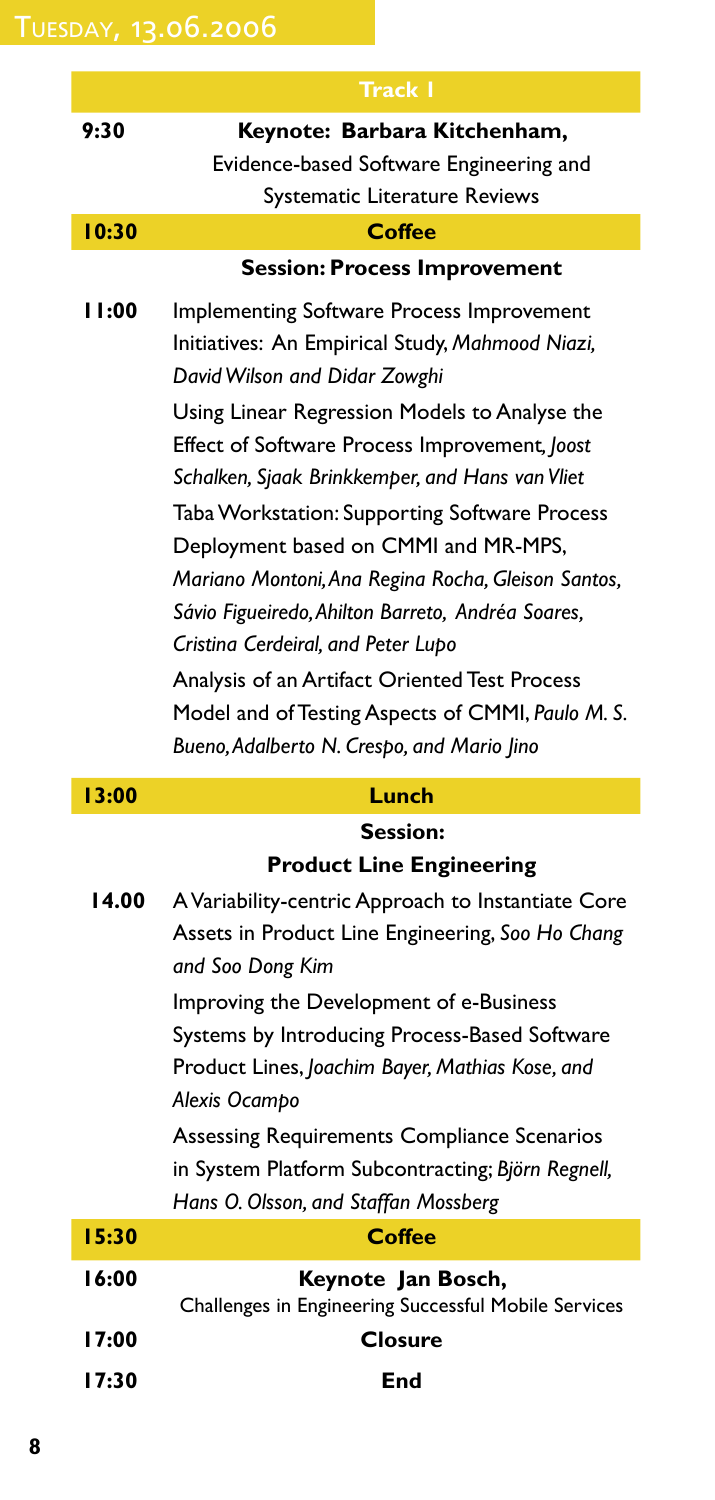|       | Track 2                                                                                          |
|-------|--------------------------------------------------------------------------------------------------|
| 9:30  | Keynote: Barbara Kitchenham,<br>Evidence-based Software Engineering and                          |
|       | Systematic Literature Reviews                                                                    |
| 10:30 | <b>Coffee</b>                                                                                    |
|       | <b>Session:</b>                                                                                  |
| 11:00 | <b>Agile Development Practices</b>                                                               |
|       | The Impact of Pair Programming and Test-Driven<br>Development on Package Dependencies in Ob-     |
|       | ject-Oriented Design - An Experiment,                                                            |
|       | Lech Madeyski                                                                                    |
|       | Applying an Agility/Discipline Assessment for a                                                  |
|       | Small Software Organisation,                                                                     |
|       | Philip S. Taylor, Des Greer, Paul Sage, Gerry Coleman,                                           |
|       | Kevin McDaid, Ian Lawthers and Ronan Corr                                                        |
|       | Lessons learned from an XP Experiment with                                                       |
|       | Students: Test-First needs more teachings, Thomas                                                |
|       | Flohr Thorsten Schneider                                                                         |
|       | An Empirical Study on Design Quality Improve-                                                    |
|       | ment from Best-Practice Inspection and Pair<br>Programming, Dietmar Winkler, Stefan Biffl        |
|       |                                                                                                  |
|       |                                                                                                  |
| 13:00 | Lunch                                                                                            |
|       | <b>Session:</b>                                                                                  |
|       | <b>Industrial Experiences 2</b>                                                                  |
| 14.00 | An Industrial Case Study on the Choice between                                                   |
|       | Language Customization Mechanisms, Miroslaw                                                      |
|       | Staron, Claes Wohlin                                                                             |
|       | Preliminary Results from a Survey of Multimedia<br>Development Practices in Australia, Anne Han- |
|       | nington, Karl Reed                                                                               |
|       |                                                                                                  |
|       | An ISO 9001:2000 Certificate and Quality<br>Awards from Outside - What's Inside? - A Case        |
|       | study, Darja Šmite, Nils Brede Moe                                                               |
| 15:30 | <b>Coffee</b>                                                                                    |
| 16:00 | Keynote Jan Bosch,                                                                               |
|       | Challenges in Engineering Successful Mobile Services                                             |
| 17:00 | <b>Closure</b>                                                                                   |
| 17:30 | End                                                                                              |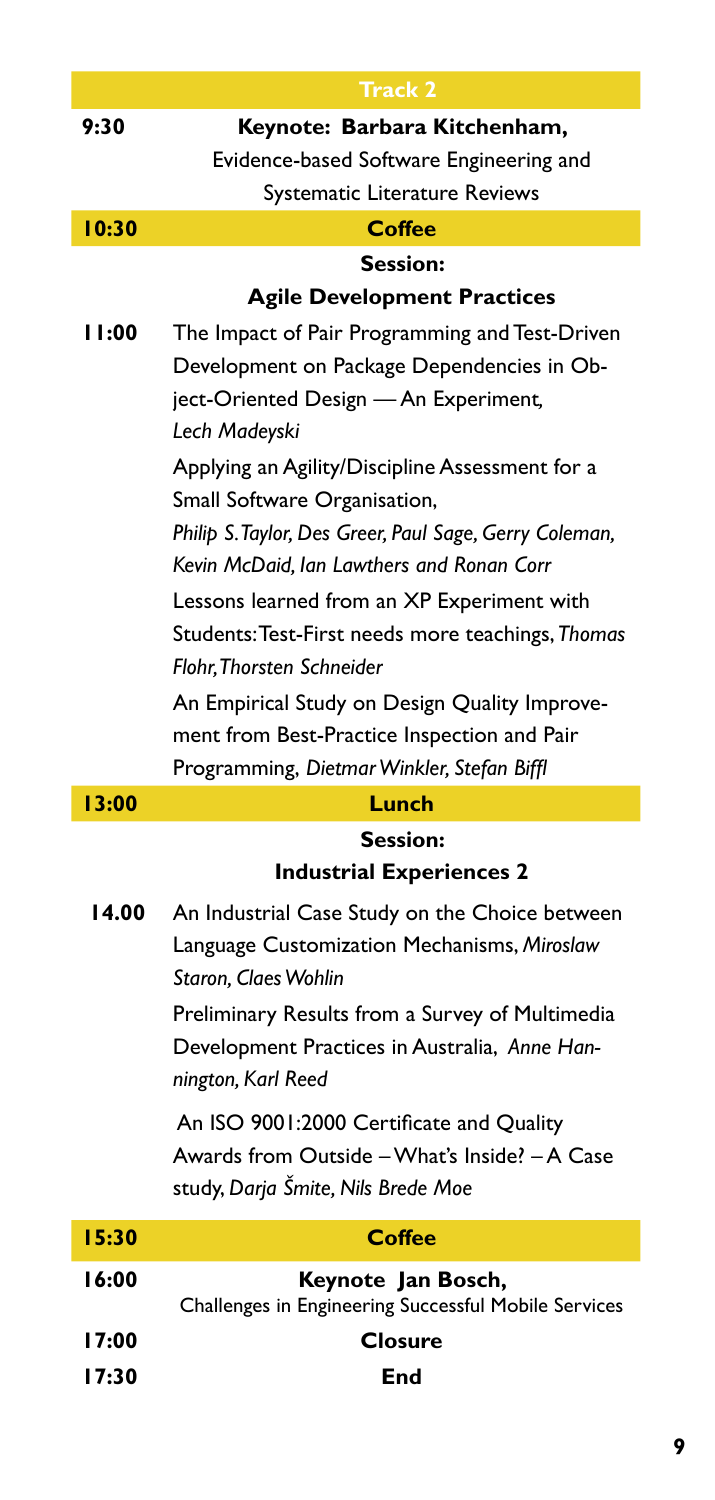|        | Track 3                                                                                                                                                                                   |
|--------|-------------------------------------------------------------------------------------------------------------------------------------------------------------------------------------------|
| 9:30   | Keynote: Barbara Kitchenham,<br>Evidence-based Software Engineering and Systematic                                                                                                        |
|        | Literature Reviews                                                                                                                                                                        |
| 10:30  | <b>Coffee</b>                                                                                                                                                                             |
|        | Short papers l                                                                                                                                                                            |
| l I:00 | Software Inspections in Practice: Six Case Studies, Sami<br>Kollanus, Jussi Koskinen                                                                                                      |
|        | Productivity of Test Driven Development: a controlled<br>experiment with professionals, Gerardo Canfora, Aniello<br>Cimitile, Felix Garcia, Mario Piattini, and Corrado Aaron<br>Visaggio |
|        | Results and Experiences from an Empirical Study of<br>Fault Reports in Industrial Projects, Jon Arvid Børretzen                                                                           |
|        | A Software Process Tailoring System Focusing to Quan-<br>titative Management Plans, Kazumasa Hikichi, Kyohei<br>Fushida, Hajimu lida, and Ken'ichi Matsumoto                              |
|        | Software Process Improvement: A Road to Success,<br>Mahmood Niazi                                                                                                                         |
|        | Characterization of Runaway Software Projects Using<br>Association Rule Mining, Sousuke Amasaki, Yasuhiro<br>Hamano, Osamu Mizuno, and Tohru Kikuno                                       |
|        | A Framework for Selecting Change Strategies in IT<br>Organizations, Jan Pries-Heje, and Otto Vinter                                                                                       |
| 13:00  | Lunch                                                                                                                                                                                     |
|        | <b>Short papers 2</b>                                                                                                                                                                     |
| 14.00  | Building Software Process Line Architectures from Bot-<br>tom Up, Hironori Washizaki                                                                                                      |
|        | Refinement of Software Architectures by Recursive<br>Model Transformations for Service Specification, Ricardo<br>J. Machado, João M. Fernandes, Paula Monteiro, and Helena<br>Rodrigues   |
|        | A UML based process meta-model integrating a rigor-<br>ous process patterns definition, Hanh Nhi Tran, Bernard<br>Coulette, and Bich Thuy Dong                                            |
|        | Ad hoc versus Systematic Planning of Software, Geng-<br>shen Du, Jim McElroy, and Guenther Ruhe                                                                                           |
|        | An Extreme Approach to Automating Software Devel-<br>opment with CBD, PLE and MDA Integrated, Soo Dong<br>Kim, Hyun Gi Min, Jin Sun Her, and Soo Ho Chang                                 |
| 15:30  | <b>Coffee</b>                                                                                                                                                                             |
| 16:00  | Keynote Jan Bosch,<br>Challenges in Engineering Successful Mobile Services                                                                                                                |
| 17:00  | <b>Closure</b>                                                                                                                                                                            |
| 17:30  | End                                                                                                                                                                                       |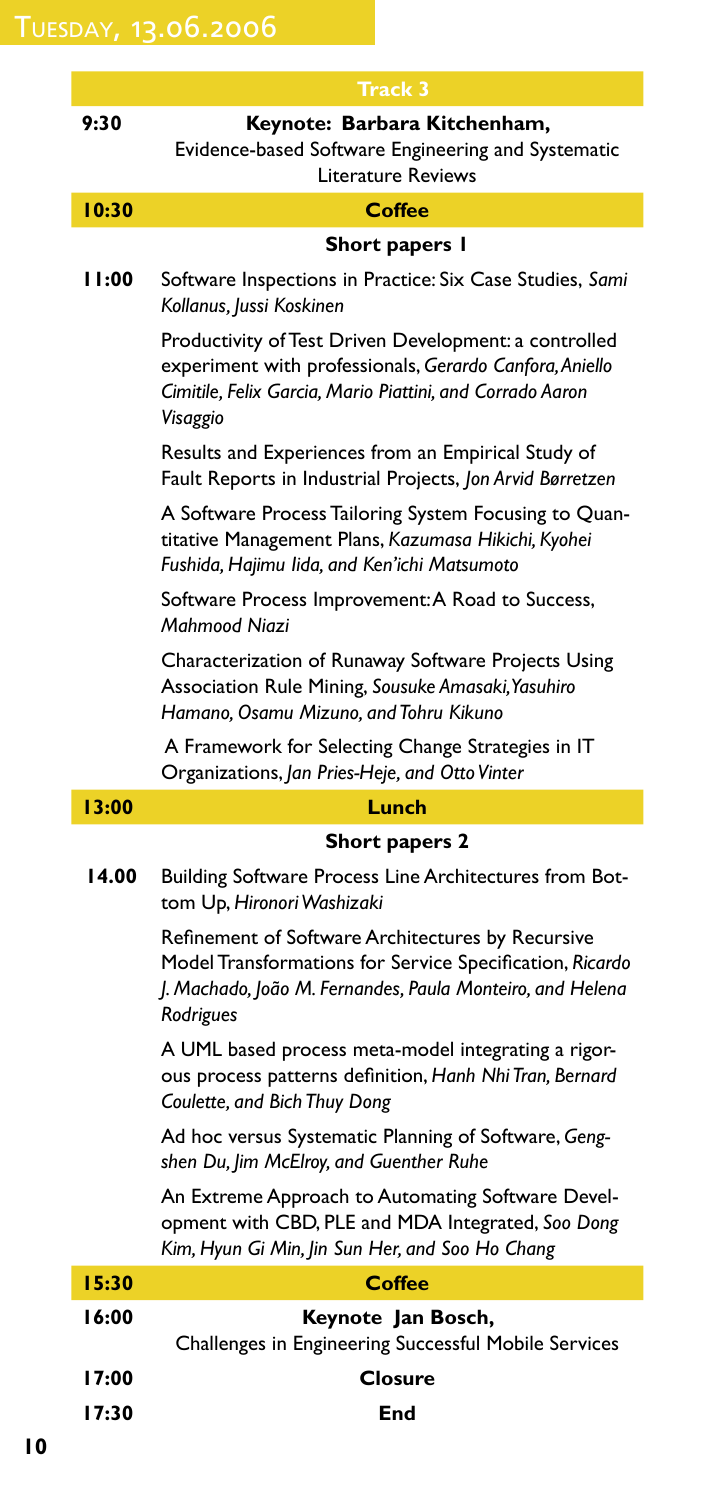#### *Keynote 3: 9:30-10:30*

#### **Evidence-based Software Engineering and Systematic Literature Reviews**

**BARBARA KITCHENHAM, PROFESSOR OF QUANTITATIVE SOFTWARE ENGINEERING AT KEELE UNIVERSITY**

#### **Abstract**

This keynote addresses the evidence-based paradigm currently being adopted in many practical sciences (e.g. medicine, education, social policy) and discusses whether it is applicable to software engineering. In the presentation the view is taken that although Evidence-based Software Engineering may be unproven, one aspect of the evidence-based paradigm is hard to ignore, that is: Systematic literature reviews. Systematic literature reviews aim to summarise research studies related to a specific research question in a way that is fair, rigorous and auditable. The keynote presentation will outline potential benefit of systematic literature reviews and describe in detail the process of performing such a systematic literature review.

#### *Biography:*

*Barbara Kitchenham is Professor of Quantitative Software Engineering at Keele University in the UK; she is also a Senior Principal Research at National ICT Australia. She has worked in software engineering for nearly 30 years both in industry and academia. Her main research interest is software metrics and its application to project management, quality control, risk management and evaluation of software technologies. She is particularly interested in the limitations of technology and the practical problems associated with applying measurement technologies and experimental methods to software engineering. She is a Chartered Mathematician and Fellow of the Institute of Mathematics and Its Applications. She is also a Fellow of the Royal Statistical Society. She is a visiting professor at both the University of Durham and the University of Ulster.*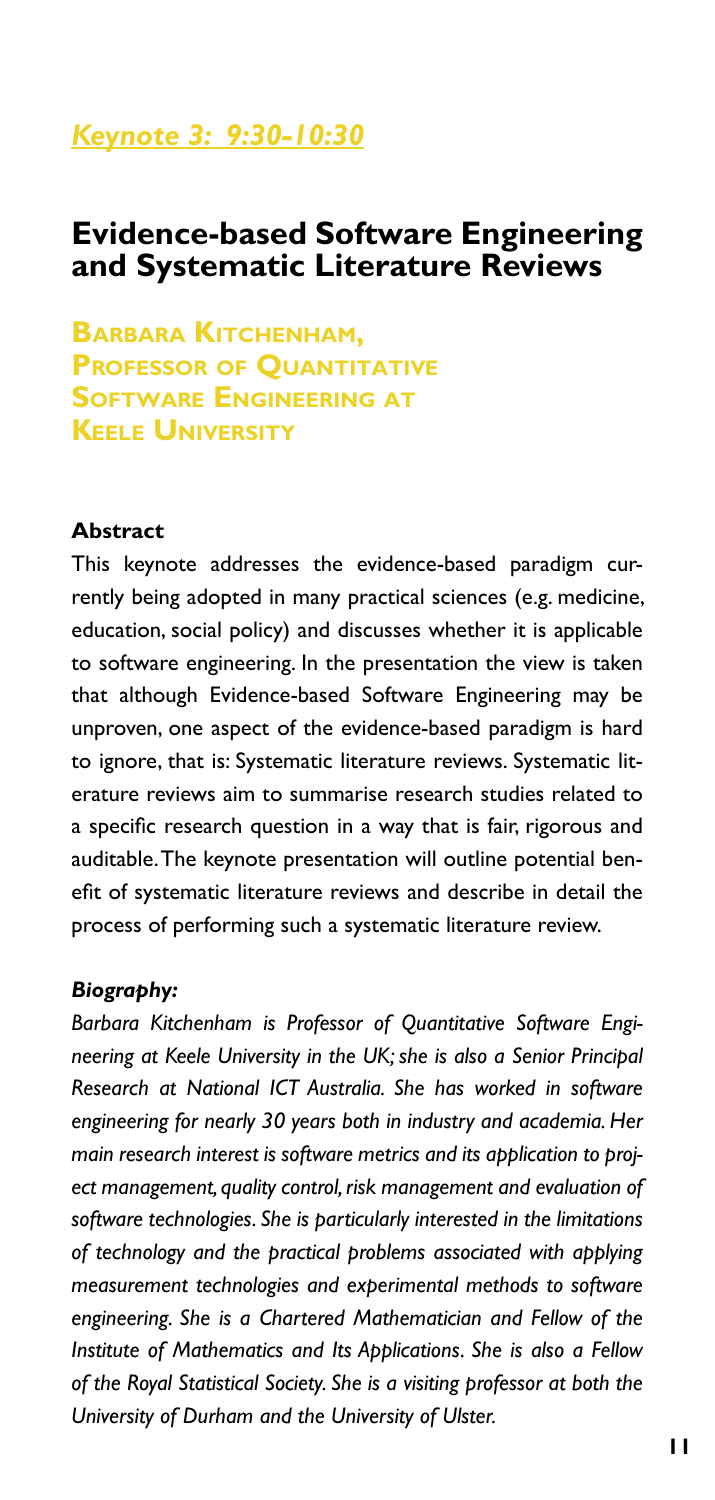#### *Keynote 4: 16:00-17:00*

#### **Challenges in Engineering Successful Mobile Services**

#### **JAN BOSCH, VICE PRESIDENT OF RESEARCH, NOKIA RESEARCH**

#### **Abstract:**

Mobile services business has a relatively short but eventful history. Since the late nineties and the introduction of WAP protocol, the mobile devices and networks have had the potential for provisioning commercial consumer oriented mobile services. However, the actual market place for these services has not lived up to its full potential so far. Fixed internet services have enjoyed relatively stabile growth since the original boom and inevitable burst of the expectations bubble in the late 90's. Compared to the fixed internet services the mobile consumer service domain appears to be more complex and has more stakeholders with potentially conflicting interests in technical, business and management domains. A successful mobile service strategy will need to cater to the interests of all stakeholders. The talk explores the tradeoffs and challenges in traditional ways of engineering mobile services and discusses novel approaches to engineering mobile services.

#### *Biography:*

*Prof. dr. ir. Jan Bosch is a VP and head of the Software and Application Technologies Laboratory at Nokia Research Center, Finland. Earlier, he headed the software engineering research group at the University of Groningen, The Netherlands, where he holds a professorship in software engineering (http://www.cs.rug.nl/~bosch/). He received a MSc degree from the University of Twente, The Netherlands, and a PhD degree from Lund University, Sweden. His research activities include software architecture design, software product families, software variability*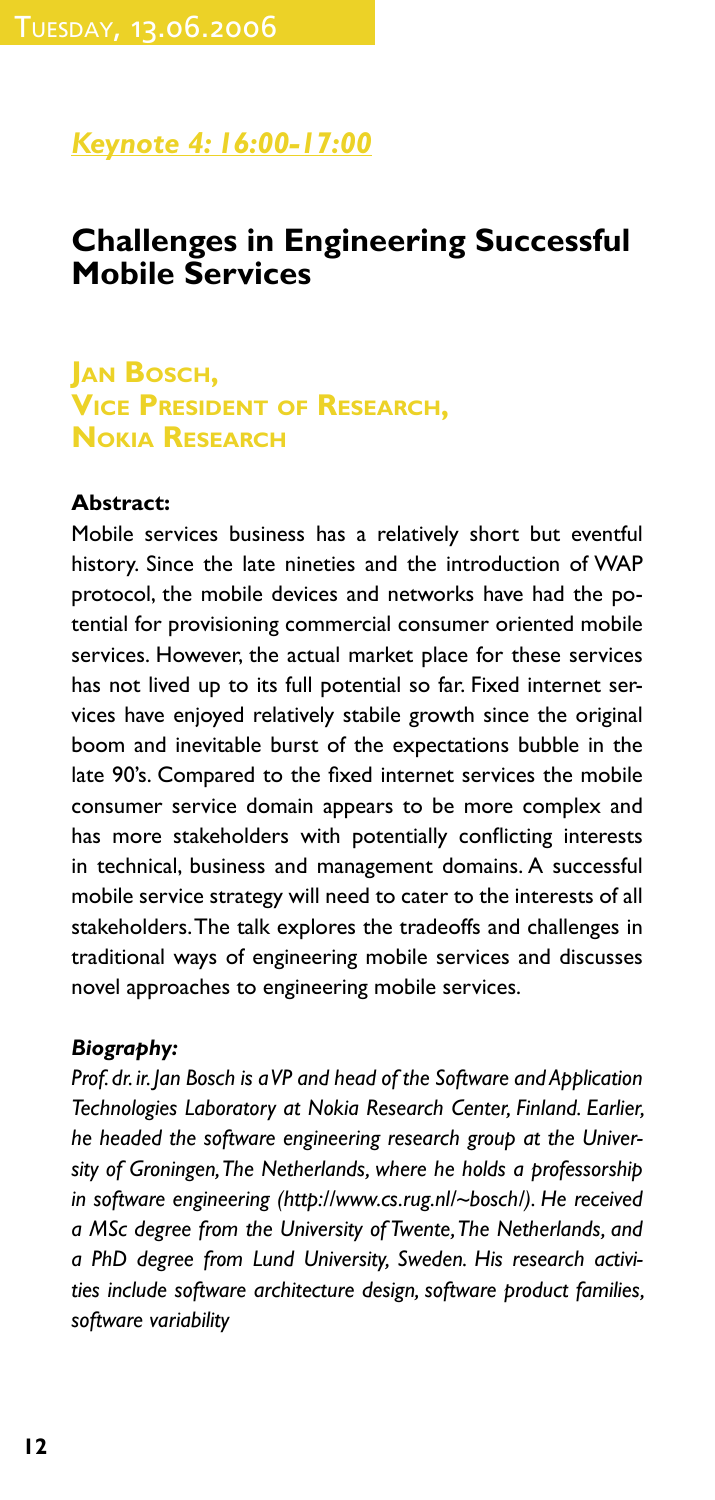|       | Session 1: I day Workshop                      |
|-------|------------------------------------------------|
| 8.30  | Coffee                                         |
| 9:00  | Workshop on Empirical Software Engineering     |
|       | (WSESE06), A. Jedlitschka & M. Ciolkowski      |
| 12.00 | Lunch                                          |
| 14.00 | Workshop on Empirical Software Engineering     |
| 16.00 | (WSESE06), A. Jedlitschka & M. Ciolkowski      |
|       | <b>Session 2: I day Workshop</b>               |
| 8.30  | Coffee                                         |
| 9:00  | Workshop on Embedded Software Development      |
|       | In Collaboration, Pasi Kuvaja                  |
| 12.00 | Lunch                                          |
| 14.00 | Workshop on Embedded Software Development      |
| 16.00 | In Collaboration, Pasi Kuvaja                  |
|       | <b>Session 3: I day Tutorial</b>               |
| 8.30  | Coffee                                         |
| 9:00  | Software Product Metrics -                     |
|       | Goal-Oriented Software Product Measurement     |
|       | J. Münch & D. Hamann                           |
| 12.00 | Lunch                                          |
| 14.00 | Software Product Metrics -                     |
|       | Goal-Oriented Software Product Measurement     |
| 16.00 | J. Münch & D. Hamann                           |
|       | Sesion 4: 1/2 day Tutorials                    |
| 8.30  | Coffee                                         |
| 9:00  | Art and Science of Software Systems Release    |
|       | Planning                                       |
|       | Günther Ruhe & Omolade Saliu                   |
| 12.00 | Lunch                                          |
| 14.00 | Multiple Risk Management Process supported by  |
|       | Ontology                                       |
| 16.00 | C. M. Gomes de Gusmao & H. Perrelli de Moura   |
|       | Sesion 5: 1/2 day Tutorials                    |
| 8.30  | Coffee                                         |
| 9:00  | Get your Experience Factory ready for the next |
|       | decade-- Ten years after "How to Build and Run |
|       | One" --, F. Bomarius & R. Feldmann             |
| 12.00 | Lunch                                          |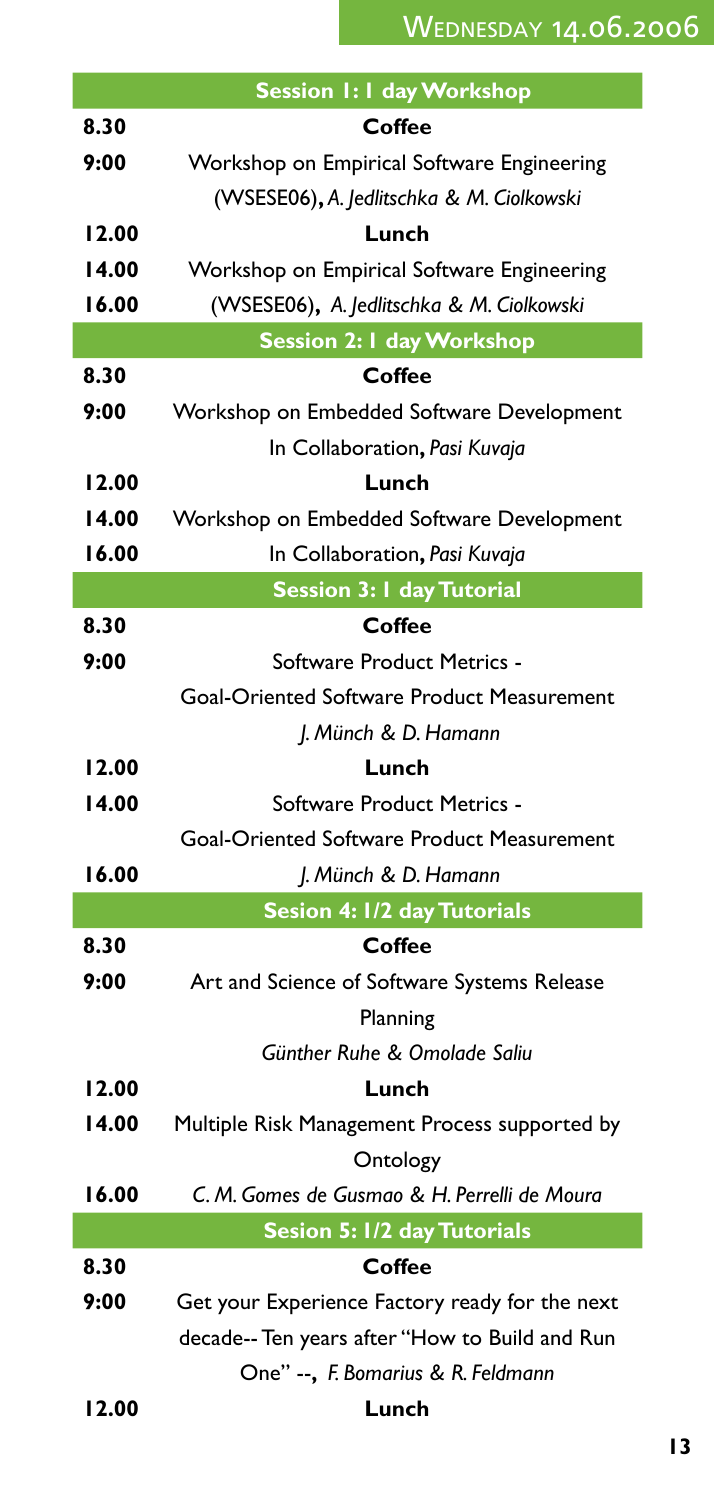Profes 2006 will be held at CWI in Amsterdam (The Netherlands). Centrum voor Wiskunde en Informatica (CWI), founded in 1946, is the national research institute for mathematics and computer science in the Netherlands. CWI celebrates this year its 60th anniversary, one of the activities was awarding the computer scientist Nancy Lynch and mathematician-magician Persi Diaconis with the first Van Wijngaarden award. Aad van Wijngaarden was one of the Dutch pioniers in Computer Science. He developed among others the programming language Algol68.

CWI performs frontier research in mathematics and computer science and transfers new knowledge in these fields to society in general and trade and industry in particular. The total scientific staff of CWI consists of more than 150 researchers. Main topics in CWI's research are: modelling, simulation, information systems, multimedia, software engineering, bio-informatics and -mathematics and advanced developments in internet and the World Wide Web.

CWI is one of the founding members of the European Research Consortium for Informatics and Mathematics, ERCIM. ERCIM comprises research institutes in 15 different European countries with altogether more than 7000 active researchers in the fields of computer science and applied mathematics. ERCIM plays an important role in identifying and coordinating research activities in these areas on a European scale.

CWI hosts the BeNeLux Office of the World Wide Web Consortium, the Head of all W3C Offices (worldwide) and the chair of the XHTML Working Group.

Together with our neighbouring institutes we form the WTCW, Amsterdam Science & Technology Centre, with very good facilities such as AMS-IX (Amsterdam Internet Exchange) and access to the Gigabit backbone.

#### **HOW TO REACH CWI?**

CWI is situated on the Sciencepark Amsterdam (Wetenschap & Technologie Centrum Watergraafsmeer / WTCW / WCW ) in the eastern part of Amsterdam. The address is Kruislaan 413 in Amsterdam. By public transportation CWI is reachable by bus 15 (about 5 minutes walk from the bus stop) and 67 (stops in front of CWI) from Amstel Station. A detail description how to get from the various hotels to CWI will be available upon checking in at your hotel.

#### **HOTEL RESERVARIONS:**

To make hotel reservations you can contact Wilmy van Ojik (Wilmy.van.Ojik@cwi.nl).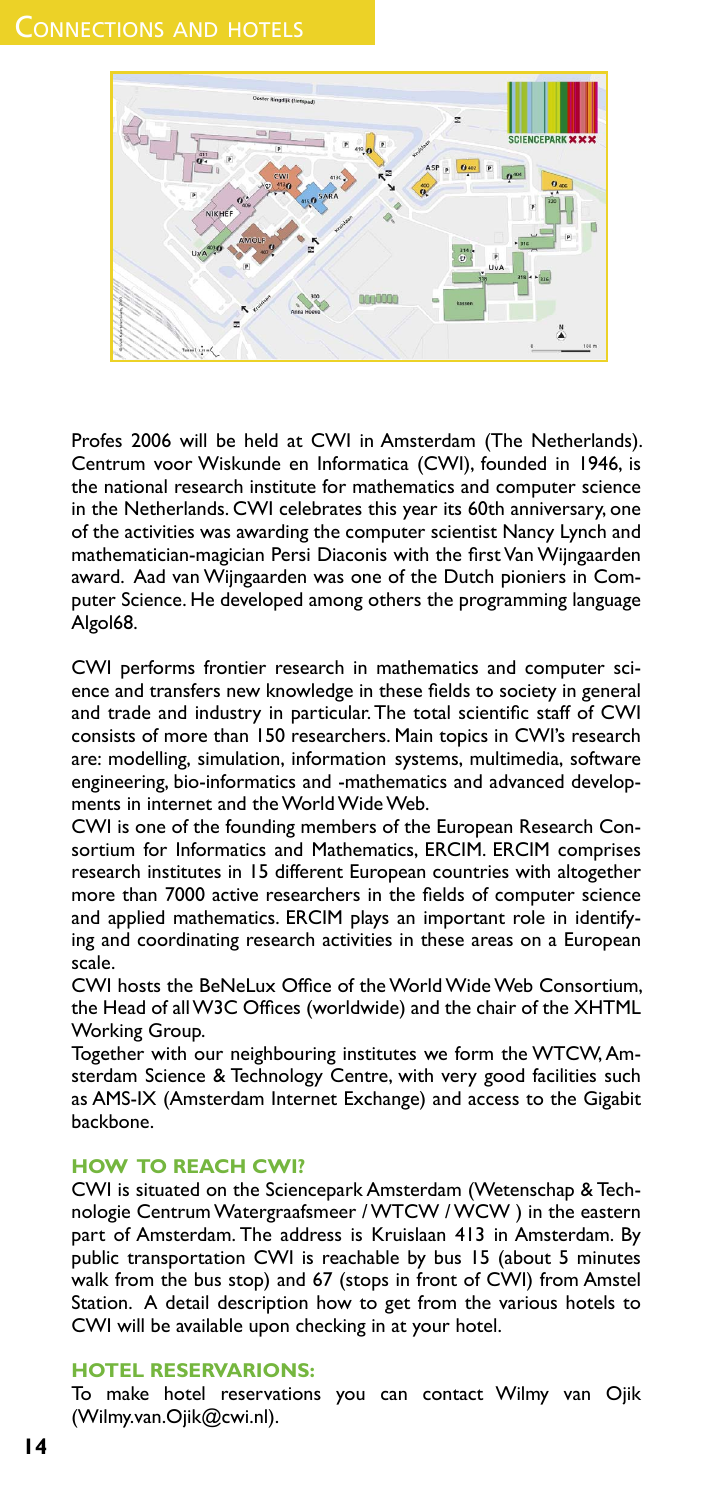#### CONFERENCE ORGANISATION:

#### **General Chair:**

Prof. Rini van Solingen Drenthe University P.O. Box 2080, 7801 CB, Emmen, The Netherlands Tel. +31-591-853100 Fax. +31-591-853101 E-mail: Solingen.r.van@hsdrenthe.nl

#### **Program Co-Chairs:**

Dr. Jürgen Münch Fraunhofer Institute for Experimental Software Engineering, Fraunhofer Platz 1, D-67663 Kaiserslautern, Germany E-mail: Juergen.Muench@iese.fraunhof er.de

Mr. Matias Vierimaa VTT Electronics, Kaitovayla 1, FIN-90570 Oulu, Finland Tel. +358-8-551 2444 Fax. +358-8-551 2320 E-mail: Matias Vierimaa@vtt.fi

#### **Organizing Chair:**

Prof. Dr. Mark van den Brand Software Engineering and **Technology** TU/e Den Dolech 2 NL-5612 AZ Eindhoven, The Netherlands Tel.+31) 40 247 2744 http://www.win.tue.nl/~mvdbrand/ Email: m.g.j.v.d.brand@tue.nl

#### **Industry Chair:**

Ms. Carol Dekkers, Quality Plus Technologies, Inc. E-mail: dekkers@qualityplustech.com

#### **Tutorial Chair:**

Mr. Dirk Hamann, Fraunhofer IESE, Kaiserslautern, **Germany** E-mail: dirk.hamann@iese.fraunhofer.de

#### **PR Chair:**

Ass.Prof. Pasi Kuvaja University of Oulu, FINLAND E-mail: pasi.kuvaja@oulu.fi

**Publicity Chair(s): For Japan:**  Prof. Kenichi Matumoto NAIST, JAPAN E-mail: matumoto@is.naist.jp **For Korea:** Prof. Ho-Won Jung,

Korea University, Korea E-mail: hwjung@korea.ac.kr

#### **For Benelux:**

Mr. Ko Dooms, Philips, The Netherlands E-mail: ko.dooms@philips.com

#### **For Central Europe:**

Mr. Michael Ochs, Fraunhofer IESE, Germany E-mail: michael.ochs@iese.fraunhofer.de

#### **For Southern Europe:**

Prof. Gerardo Canfora, University of Sannio at Benevento, Italy E-mail: gerardo.canfora@unisannio.it

#### **For France:**

Dr. Pierre-Etienne Moreau, INRIA/LORIA Nancy, France E-mail: Pierre-Etienne.Moreau@loria.fr

**For Finland:** Dr. Tua Huomo, VTT Electronics, Finland E-mail: Tua.Huomo@vtt.fi

#### **For Scandinavia:**

Dr. Tora Dyba, Chief Scientist, SINTEF, Norway E-mail: Tore.Dyba@sintef.no

#### **For Oceania:**

Dr. Bernard Wong, University of Technology, Sydney, Australia E-mail: bernard@it.uts.edu.au

#### **For USA:** Dr. Ioana Rus,

Fraunhofer Center-Maryland, USA E-mail: irus@fc-md.umd.edu

**For Canada:** Dr. Dietmar Pfahl, University of Calgary, Canada E-mail: dpfahl@ucalgary.ca

#### **For South America:** Dr. Christiane Gresse van Wangenheim E-mail: gresse@gmail.com